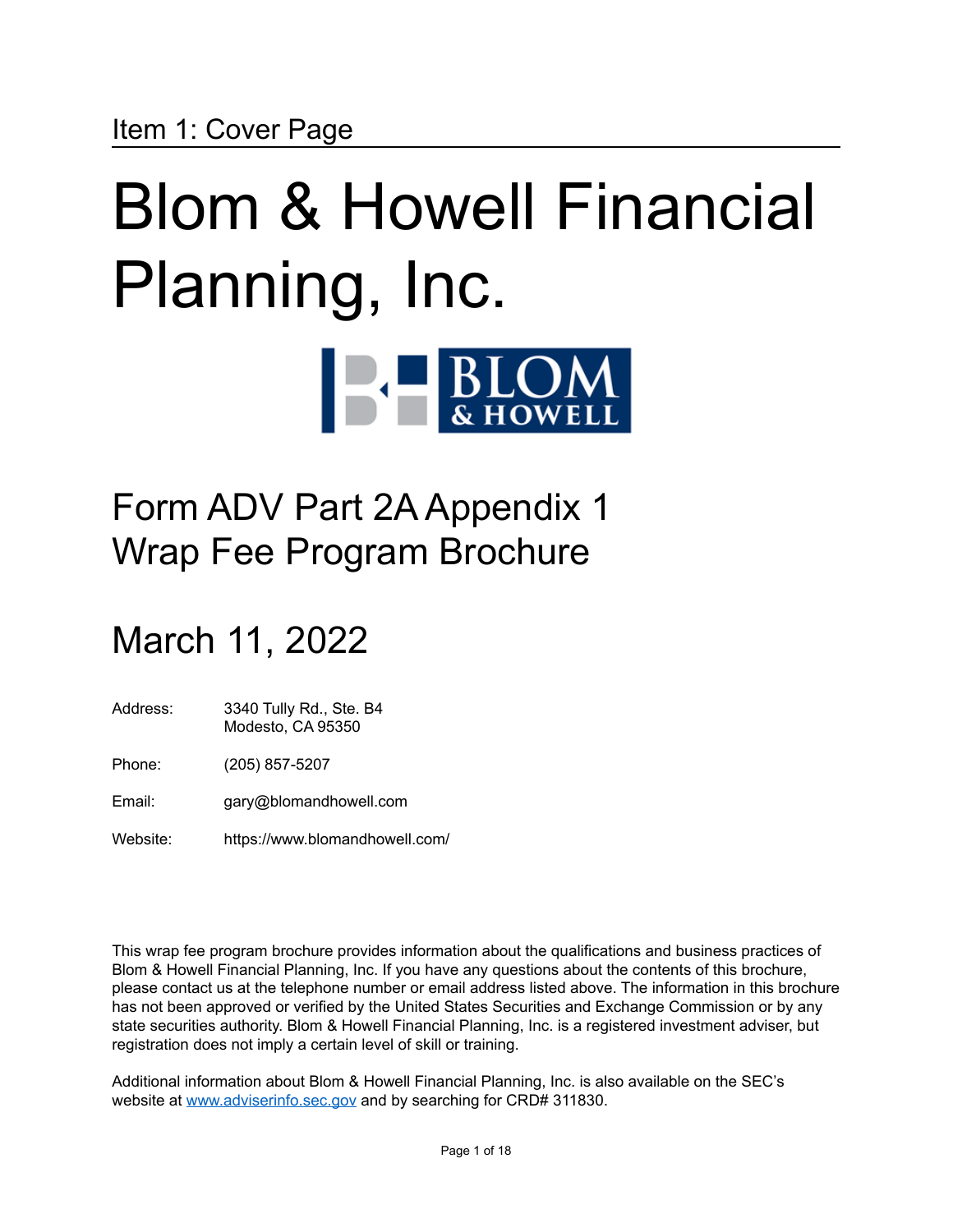### <span id="page-1-0"></span>Item 2: Material Changes

In this Item, Blom & Howell Financial Planning, Inc. is required to identify and discuss material changes since its last annual amendment. Since filing its last annual amendment on February 7, 2022, there have been the following material changes:

● Our firm transitioned from state to SEC registration in Q2 2022. This wrap brochure has been amended accordingly.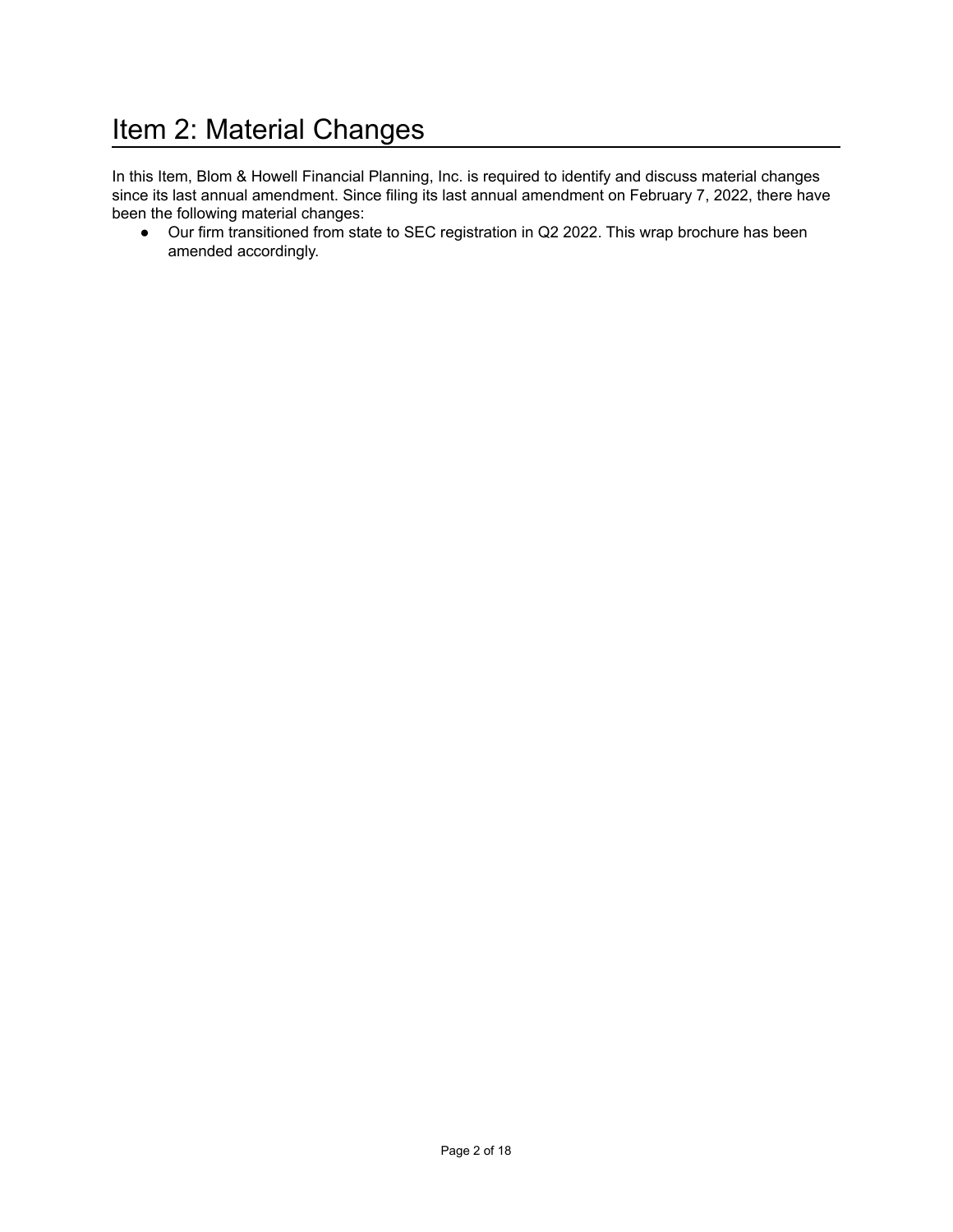### <span id="page-2-0"></span>Item 3: Table of Contents

| Item 1: Cover Page                                        | $\mathbf 1$             |
|-----------------------------------------------------------|-------------------------|
| Item 2: Material Changes                                  | $\mathbf{2}$            |
| Item 3: Table of Contents                                 | $\mathbf{3}$            |
| Item 4: Services, Fees and Compensation                   | $\overline{\mathbf{4}}$ |
| Item 5: Account Requirements and Types of Clients         | 8                       |
| Item 6: Portfolio Manager Selection and Evaluation        | 9                       |
| Item 7: Client Information Provided to Portfolio Managers | 13                      |
| Item 8: Client Contact with Portfolio Managers            | 14                      |
| Item 9: Additional Information                            | 15                      |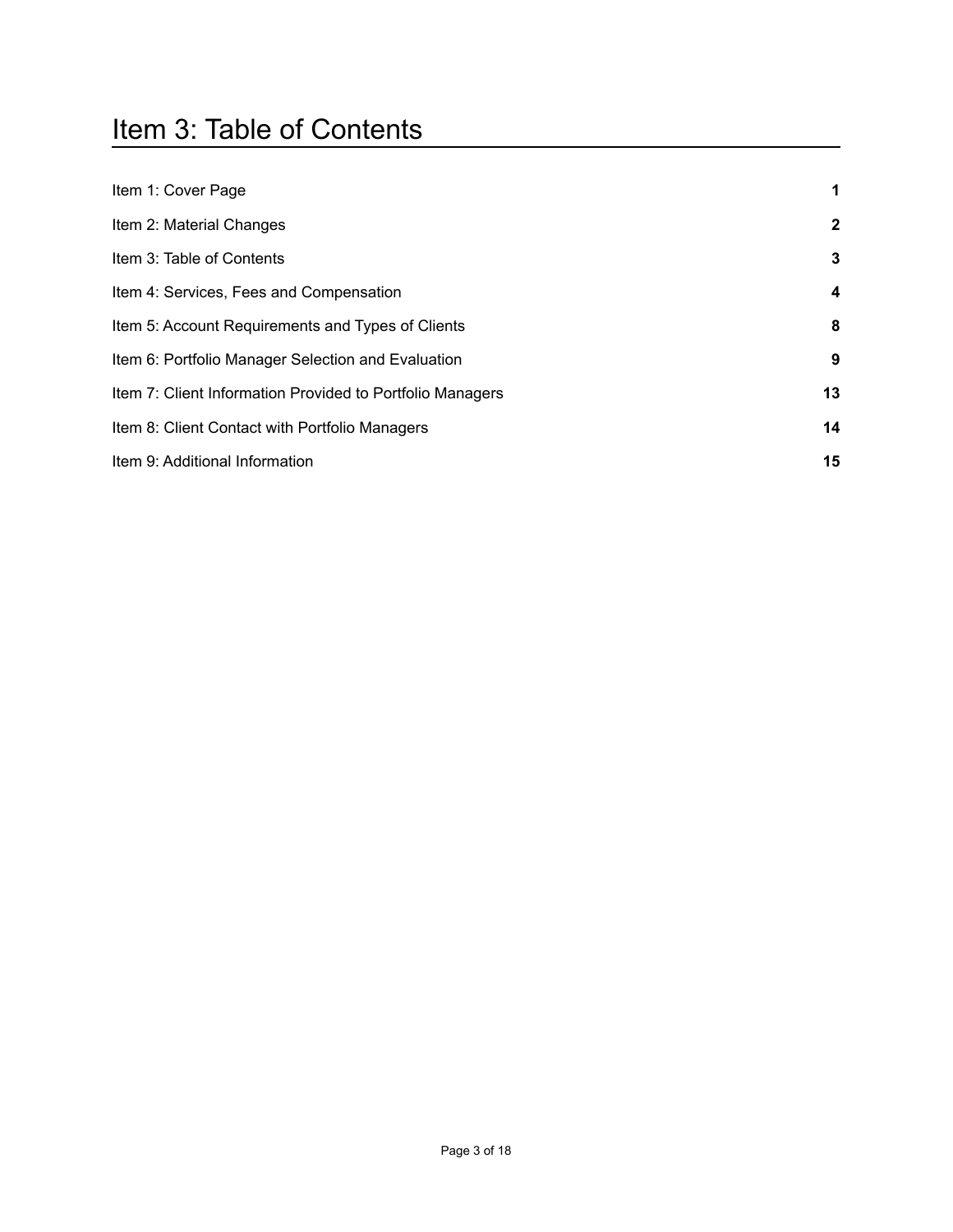#### <span id="page-3-0"></span>Item 4: Services, Fees and Compensation

A. Blom & Howell Financial Planning, Inc. (referred to herein as "Adviser") offers the following types of advisory services through a wrap fee program:

#### **Services**

i. Comprehensive Wealth Management: Adviser offers comprehensive wealth management services through the provision of either discretionary or non-discretionary investment management services combined with financial planning services as described below. These combined services are provided exclusively through a wrap fee program for which Adviser serves as the sponsor and portfolio manager.

In general, Adviser provides comprehensive wealth management through the implementation and management of tailored portfolios of diversified assets that are typically comprised of some combination of stocks, bonds, mutual funds, exchange-traded funds ("ETFs"), and real estate investment trusts ("REITs"). Such portfolios are rebalanced periodically to remain in-line with the client's agreed-upon asset allocation, though the asset allocation may be changed from time to time based on changes to a client's specific situation. In all instances, Adviser accounts for the client's current financial condition, goals, risk tolerance, income, liquidity requirements, investment time horizon, and other information that is relevant to the management of clients' account(s).

ii. Financial Planning: Adviser provides a variety of standalone financial planning and consulting services to clients for the management of financial resources based upon an analysis of current situations, goals, and objectives. Financial planning services will typically involve preparing a financial plan or rendering a financial consultation for clients based on the client's financial goals and objectives. This planning or consulting may encompass, but is not limited to, Investment Planning, Retirement Planning, Estate Planning, Charitable Planning, Education Planning, General Tax Planning, Real Estate Analysis, Cash Flow/Budget Analysis, Mortgage/Debt Analysis, Debt Management, Insurance Analysis, or Business and Personal Financial Planning.

Financial plans (delivered in written or digital form depending on the financial planning technology utilized) or financial consultations rendered to clients usually include general recommendations for a course of activity or specific actions to be taken by clients. Implementation of the recommendations will be at the discretion of the client. Financial consultations are not typically accompanied by a written summary of observations and recommendations, as the process is less formal than the planning service. Assuming that all the information and documents requested from the client are provided promptly, plans or consultations are typically completed within three (3) months of the client signing an agreement and may encompass multiple meetings.

When rendering financial planning services, a conflict exists between Adviser's interests and the interests of its clients; clients are under no obligation to act upon Adviser's financial planning recommendations. If a client elects to act on any of the recommendations made by Adviser, the client is under no obligation to effect the transaction through Adviser.

iii. Automated Investment Program: Adviser offers an automated investment program (the "Program") through which clients are invested in a range of investment strategies Adviser has constructed and managed, each consisting of a portfolio of ETFs and mutual funds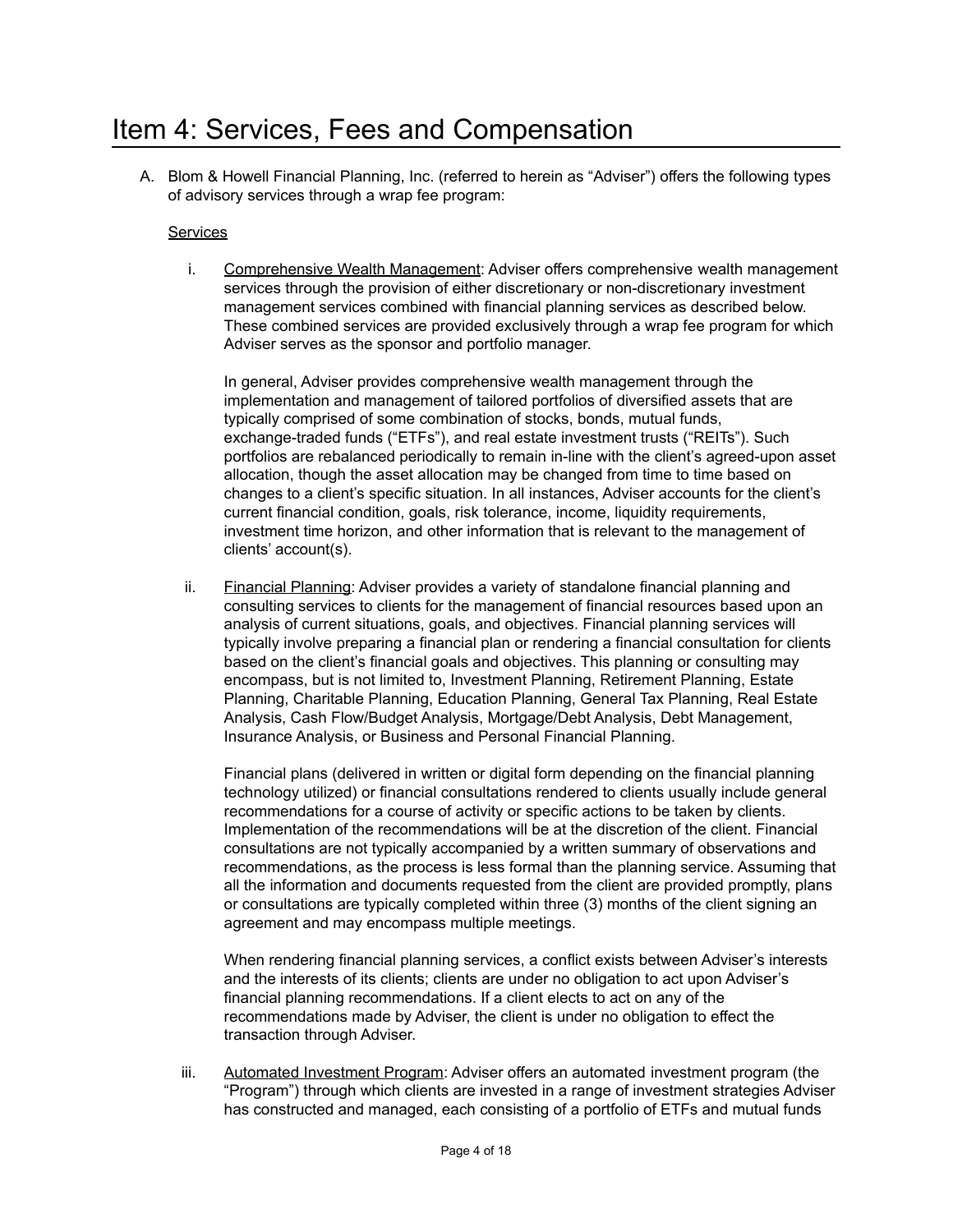and a cash allocation. The client may instruct Adviser to exclude up to three ETFs and mutual funds from their portfolio. The client's portfolio is held in a brokerage account opened by the client at Charles Schwab & Co., Inc. ("Schwab"). Adviser uses the Institutional Intelligent Portfolios® platform ("Platform"), offered by Schwab Performance Technologies ("SPT"), a software provider to independent investment advisers and an affiliate of Schwab, to operate the Program. Adviser is independent of and not owned by, affiliated with, or sponsored or supervised by SPT, Schwab, or their affiliates. Adviser, and not Schwab, are the client's investment adviser and primary point of contact with respect to the Program. Adviser is solely responsible, and Schwab is not responsible, for determining the appropriateness of the Program for the client, choosing a suitable investment strategy and portfolio for the client's investment needs and goals, and managing that portfolio on an ongoing basis. Adviser has contracted with SPT to provide the Platform, which consists of technology and related trading and account management services for the Program. The Platform enables Adviser to make the Program available to clients online and includes a system that automates certain key parts of the investment process. The Platform also includes an automated investment engine through which Adviser manages the client's portfolio on an ongoing basis through automatic rebalancing and tax-loss harvesting (if the client is eligible and elects).

Clients do not pay brokerage commissions or any other fees to Schwab as part of the Program. Schwab does receive other revenues, including (i) the profit earned by Charles Schwab Bank, SSB, a Schwab affiliate, on the allocation to the Schwab Intelligent Portfolios Sweep Program described in the Schwab Intelligent Portfolios Sweep Program Disclosure Statement; (ii) investment advisory and/or administrative service fees (or unitary fees) received by Charles Schwab Investment Management, Inc., a Schwab affiliate, from Schwab ETFs™ Schwab Funds® and Laudus Funds® that Adviser selects to buy and hold in the client's brokerage account; (iii) fees received by Schwab from mutual funds in the Schwab Mutual Fund Marketplace® (including certain Schwab Funds and Laudus Funds) in the client's brokerage account for services Schwab provides; and (iv) remuneration Schwab receives from the market centers where it routes ETF trade orders for execution.

iv. Selection of Other Investment Advisers: When appropriate for a particular client, Adviser will recommend the use of an independent and unaffiliated third-party investment adviser (a "Third-Party Adviser") to perform various administrative and investment management services for such client. The Third-Party Adviser will either be retained by Adviser on behalf of applicable clients or applicable clients will engage the Third-Party Adviser directly pursuant to a separate agreement. In all such instances in which a Third-Party Adviser is to provide administrative or investment services to a client, Adviser will confirm that such Third-Party Adviser is appropriately registered and will perform other due diligence as appropriate.

#### Fees and Compensation

Adviser is compensated for its comprehensive wealth management services by fees charged based on a client's assets under management with Adviser. For clients that do not wish to engage Adviser to provide comprehensive wealth management services, Adviser alternatively offers separate financial planning services on a fixed-fee or hourly basis apart from its wrap fee program (please refer to Adviser's separate brochure for a description of such fixed and hourly fees). Fees are negotiable, and each client's specific fee schedule is included as part of the investment advisory agreement signed by Adviser and the client.

Adviser's maximum comprehensive wealth management fee is 1.00% per annum of client's assets under Adviser's management, charged monthly in arrears based on the average daily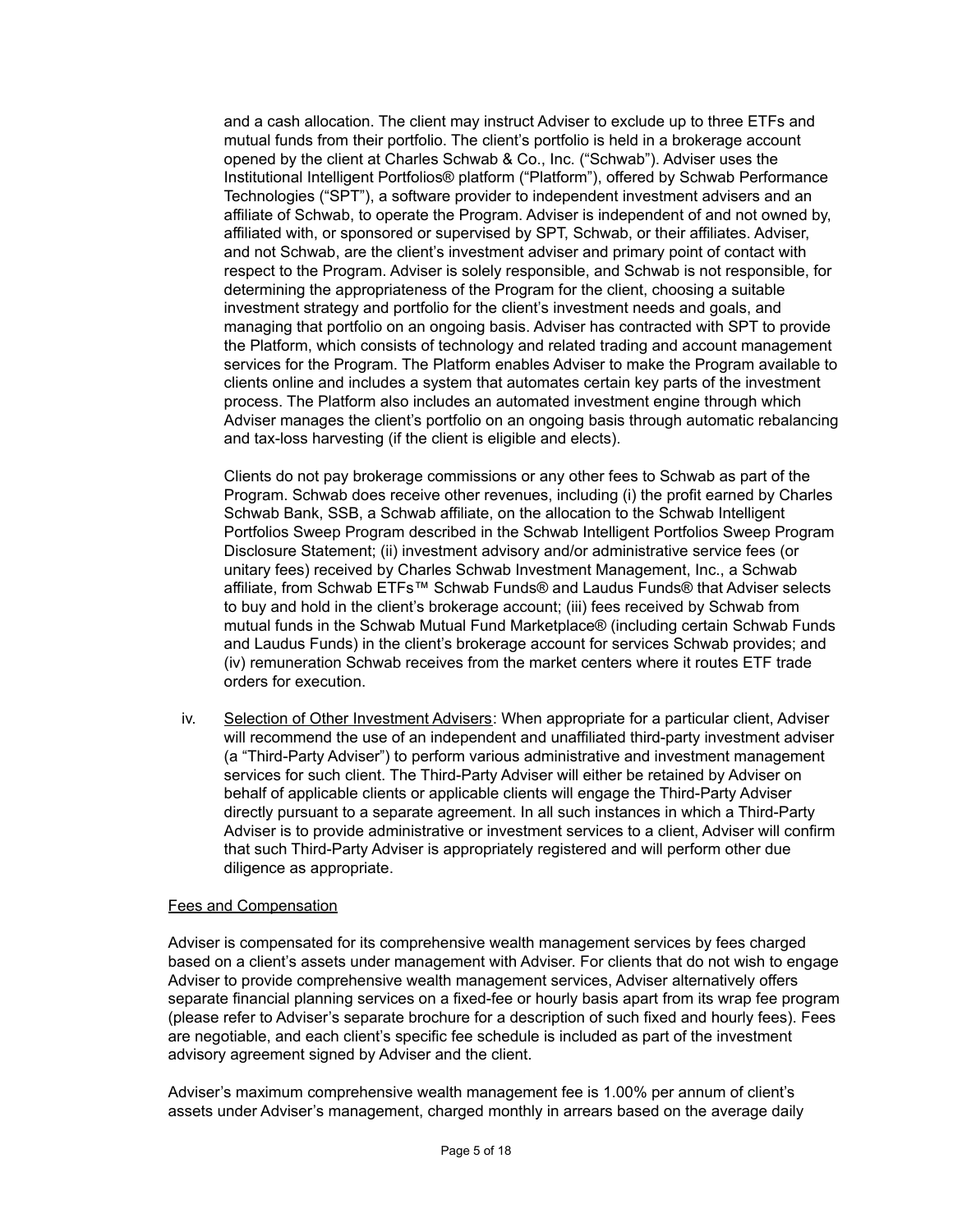account balance over the course of the previous month. The comprehensive wealth management fee is inclusive of brokerage and other transaction charges that would otherwise be charged directly to clients directly by Charles Schwab & Co., Inc. ("Charles Schwab"), the broker-dealer that Adviser recommends to clients as further described below; Adviser pays such brokerage and other transaction charges on behalf of clients as part of its wrap fee program. Clients should be aware that this creates a conflict of interest in that Adviser is incentivized to trade less frequency so as to not incur such brokerage and transaction costs. In addition, Charles Schwab has eliminated commissions for online trades of equities, ETFs and options (subject to \$0.65 per contract fee). This means that, in most cases, when Adviser buys and sells these types of securities, Adviser will not have to pay any commissions to Charles Schwab. Adviser encourages clients to review Charles Schwab's pricing to compare the total costs of entering into a wrap fee arrangement versus a non-wrap fee arrangement. If a client chooses to enter into a wrap fee arrangement, the total cost to invest could exceed the cost of paying for brokerage and advisory services separately. To see what clients would pay for transactions in a non-wrap account please refer to Charles Schwab's most recent pricing schedules available at schwab.com/aspricingguide.

Clients will also typically incur additional fees and expenses imposed by independent and unaffiliated third-parties, which can include qualified custodian fees, fees for trades executed away from the qualified custodian, mutual fund or ETF fees and expenses, mark-ups and mark-downs, spreads paid to market makers, wire transfer fees, check-writing fees, early-redemption charges, certain deferred sales charges on previously-purchased mutual funds, margin fees, charges or interest, IRA and qualified retirement plan fees, and other fees and taxes on brokerage accounts and securities transactions. These additional charges are separate and apart from the fees charged by Adviser.

Please note that clients with accounts held at American Funds will be subject to an annual fee of \$10.

Fees may be payable via direct debit from the client's account(s), or via ACH, debit/credit card, or check for clients that elect not to have fees directly debited from their account(s).

If Adviser or a client terminates the advisory agreement before the end of a quarterly billing period, Adviser's fees will be prorated through the effective date of the termination and billed to the client.

Lower fees for comparable services may be available from other sources. Neither Adviser nor any of its supervised persons accepts compensation for the sale of securities or other investment products.

- B. The wrap fee program offered by Adviser may cost a client more or less than purchasing such comprehensive wealth management services separately through a non-wrap account, depending on the volume of trading and the size of the client's account. In general, a wrap fee program can be comparatively less expensive for actively traded accounts; conversely, non-wrap fee programs can be comparatively less expensive for accounts in which there is minimal trading activity.
- C. Though wrap fees are inclusive of brokerage commissions and transaction fees, they are exclusive of other related costs and expenses which may be incurred by the client. Clients may incur certain charges imposed by custodians, brokers, and other third parties such as deferred sales charges, transfer taxes, wire transfer and electronic fund fees, and other fees and taxes on brokerage accounts and securities transactions. Mutual fund and exchange traded funds also charge internal management fees, which are disclosed in a fund's prospectus. Such charges, fees and commissions are exclusive of and in addition to the wrap fee, and we shall not receive any portion of these commissions, fees, and costs.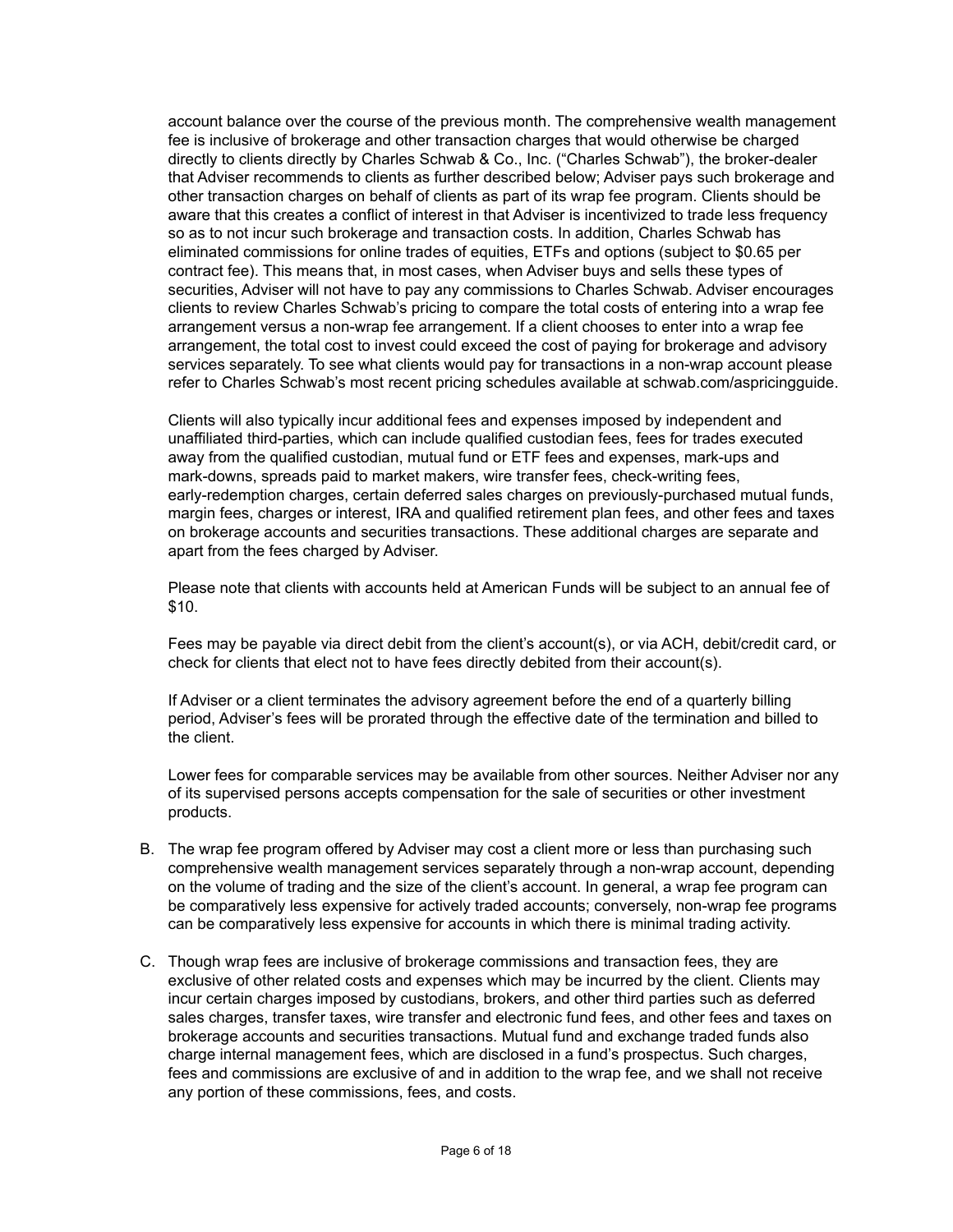D. Since Adviser and its investment adviser representatives ("IARs") generally recommend that clients participate in the wrap fee program described in this brochure, it will receive compensation from the client as described above. This compensation may be more or less than if the client engaged Adviser or an alternative investment adviser to manage his or her account(s) through a non-wrap fee program in which brokerage and transaction fees are paid separately by clients. Therefore, Adviser and its IARs have an incentive to recommend its wrap fee program to clients.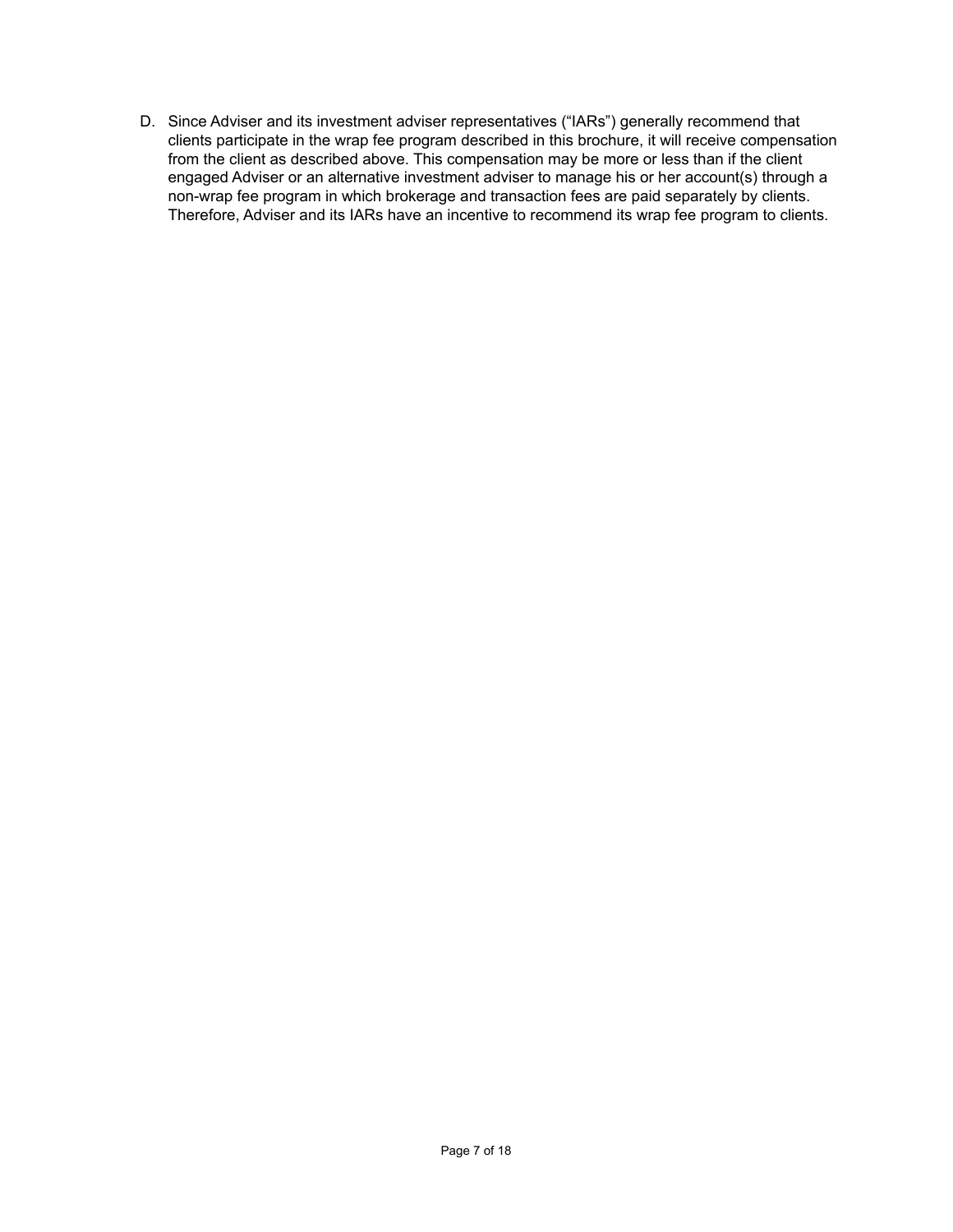### <span id="page-7-0"></span>Item 5: Account Requirements and Types of Clients

Adviser generally provides its services to individuals, high-net-worth individuals, trusts, estates, business entities, charitable organizations and pension and profit-sharing plans. There is no minimum account value required to open an account with Adviser; however, Schwab imposes a minimum investment of \$5,000 to open or convert an account into the Program and a minimum account balance of \$50,000 to utilize the Program's tax-loss harvesting feature.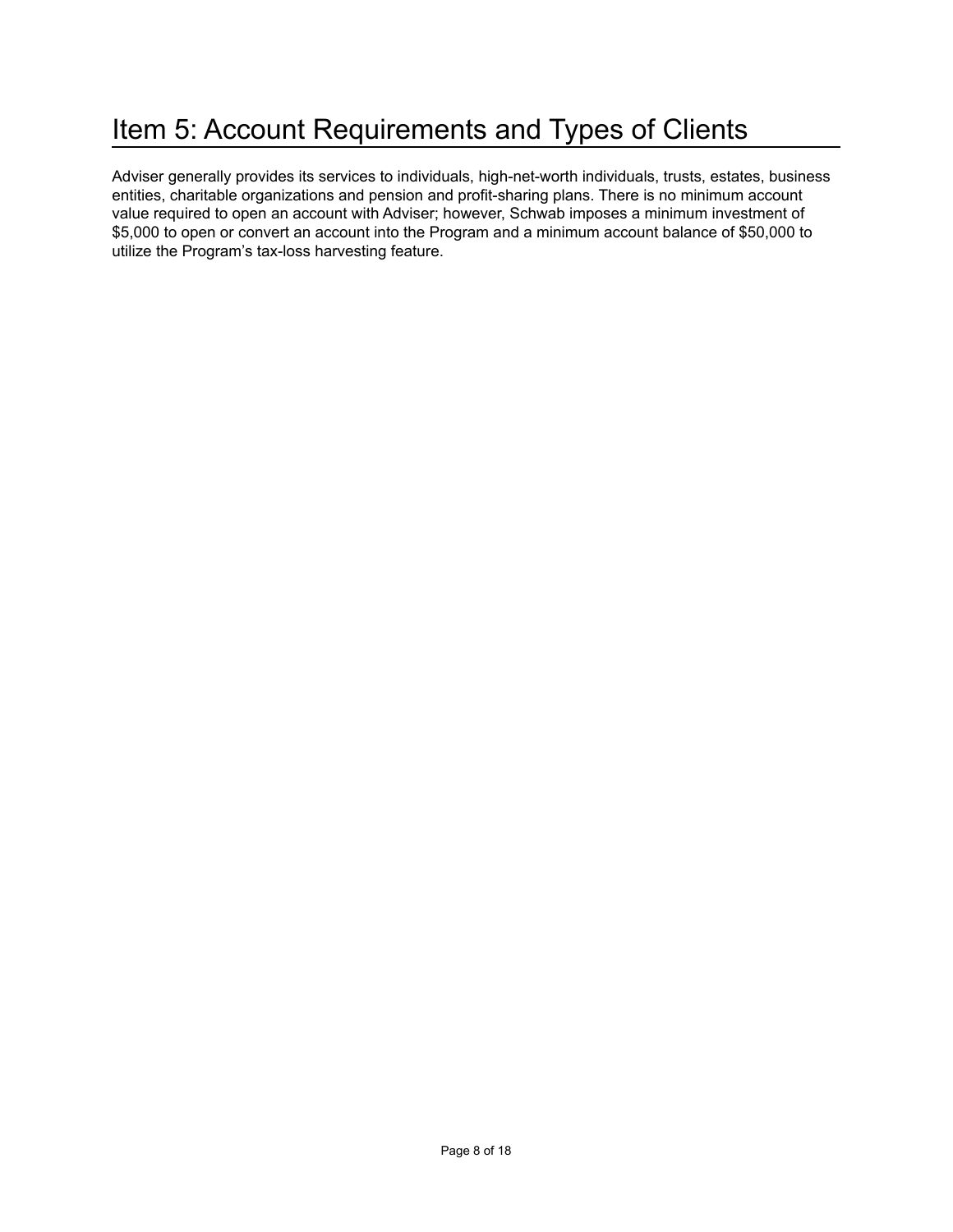### <span id="page-8-0"></span>Item 6: Portfolio Manager Selection and Evaluation

A. Adviser and its IARs will manage client accounts directly as portfolio manager; third-party portfolio managers are not recommended or retained as part of Adviser's wrap fee program and there are no other related persons that will directly manage clients' accounts. The direct management of client accounts by Adviser creates a conflict of interest to the extent Adviser does not have to pay any third-party adviser for portfolio management services, and can instead retain a higher percentage of its investment management fees.

Adviser's performance is evaluated internally in comparison to applicable indices and benchmarks, and is not independently evaluated by a third-party for the purpose of evaluating its accuracy or compliance with presentation standards.

- B. Adviser tailors its advisory services to the individual needs of its clients by taking the time to understand clients' current financial condition, goals, risk tolerance, income, liquidity requirements, investment time horizon, and other information that is relevant to the management of clients' account(s). This information will then be used to make investment decisions or recommendations that reflect clients' individual needs and objectives on an initial and ongoing basis. Adviser's investment decisions and recommendations will allocate portions of clients' account(s) to various asset classes classified according to historical and projected risks and rates of return. For non-discretionary accounts, Adviser will review all such recommendations with clients, and clients will have the opportunity to accept or reject any recommendations; such clients are under no obligation to accept or implement any recommendation made by Adviser. For discretionary accounts, Adviser is granted a limited power of attorney in the investment advisory agreement signed by the client so that Adviser can make investment decisions and buy and sell securities in the client's account(s). Clients may impose restrictions on investing in certain securities or types of securities so long as such restrictions may reasonably be implemented by Adviser.
- C. Adviser utilizes the following strategies in managing client accounts, provided that such strategies are appropriate for the needs of the client and consistent with the client's investment objectives, risk tolerance, and time horizon, and other considerations:
	- i. Long-Term Purchases: We may buy securities for your account and hold them for a relatively long time (more than a year) in anticipation that the security's value has the potential to appreciate over a long horizon. The risk of this strategy is that it could miss out on potential short-term gains that could have been profitable to a client's account. Moreover, if Adviser's predictions are incorrect, it's possible that the security's value may decline sharply before the security is sold.
	- ii. Short-Term Purchases: Adviser may buy securities for a client's account and decide to sell them within a relatively short time horizon (less than a year) in order to capitalize on short-term price fluctuations. There's no guarantee, however, that this strategy will be able to produce gains.
	- iii. Debt Securities (Bonds): Issuers use debt securities to borrow money. Generally, issuers pay investors periodic interest and repay the amount borrowed either periodically during the life of the security and/or at maturity. Alternatively, investors can purchase other debt securities, such as zero coupon bonds, which do not pay current interest, but rather are priced at a discount from their face values and their values accrete over time to face value at maturity. The market prices of debt securities fluctuate depending on such factors as interest rates, credit quality, and maturity. In general, market prices of debt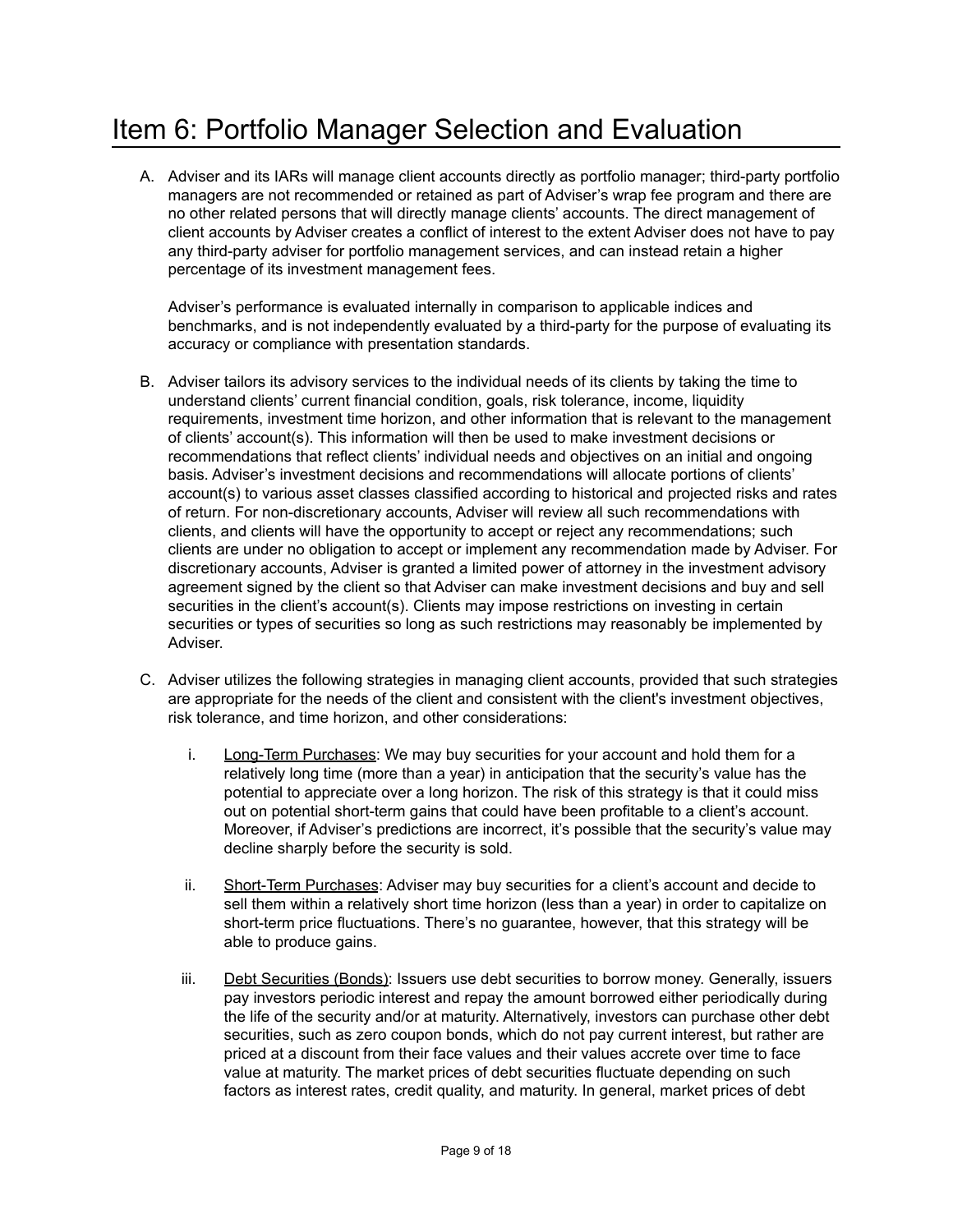securities decline when interest rates rise and increase when interest rates fall. Bonds with longer rates of maturity tend to have greater interest rate risks.

Certain additional risk factors relating to debt securities include: (a) When interest rates are declining, investors have to reinvest their interest income and any return of principal, whether scheduled or unscheduled, at lower prevailing rates.; (b) Inflation causes tomorrow's dollar to be worth less than today's; in other words, it reduces the purchasing power of a bond investor's future interest payments and principal, collectively known as "cash flows." Inflation also leads to higher interest rates, which in turn leads to lower bond prices.; (c) Debt securities may be sensitive to economic changes, political and corporate developments, and interest rate changes. Investors can also expect periods of economic change and uncertainty, which can result in increased volatility of market prices and yields of certain debt securities. For example, prices of these securities can be affected by financial contracts held by the issuer or third parties (such as derivatives) relating to the security or other assets or indices. (d) Debt securities may contain redemption or call provisions entitling their issuers to redeem them at a specified price on a date prior to maturity. If an issuer exercises these provisions in a lower interest rate market, the account would have to replace the security with a lower yielding security, resulting in decreased income to investors. Usually, a bond is called at or close to par value. This subjects investors that paid a premium for their bond risk of lost principal. In reality, prices of callable bonds are unlikely to move much above the call price if lower interest rates make the bond likely to be called.; (e) If the issuer of a debt security defaults on its obligations to pay interest or principal or is the subject of bankruptcy proceedings, the account may incur losses or expenses in seeking recovery of amounts owed to it.; (f) There may be little trading in the secondary market for particular debt securities, which may adversely affect the account's ability to value accurately or dispose of such debt securities. Adverse publicity and investor perceptions, whether or not based on fundamental analysis, may decrease the value and/or liquidity of debt securities.

Adviser attempts to reduce the risks described above through diversification of the client's portfolio and by credit analysis of each issuer, as well as by monitoring broad economic trends and corporate and legislative developments, but there can be no assurance that Adviser will be successful in doing so. Credit ratings for debt securities provided by rating agencies reflect an evaluation of the safety of principal and interest payments, not market value risk. The rating of an issuer is a rating agency's view of past and future potential developments related to the issuer and may not necessarily reflect actual outcomes. There can be a lag between the time of developments relating to an issuer and the time a rating is assigned and updated.

iv. Equity Securities: Equity securities represent an ownership position in a company. Equity securities typically consist of common stocks. The prices of equity securities fluctuate based on, among other things, events specific to their issuers and market, economic and other conditions. For example, prices of these securities can be affected by financial contracts held by the issuer or third parties (such as derivatives) relating to the security or other assets or indices. There may be little trading in the secondary market for particular equity securities, which may adversely affect Adviser's ability to value accurately or dispose of such equity securities. Adverse publicity and investor perceptions, whether or not based on fundamental analysis, may decrease the value and/or liquidity of equity securities. Investing in smaller companies may pose additional risks as it is often more difficult to value or dispose of small company stocks, more difficult to obtain information about smaller companies, and the prices of their stocks may be more volatile than stocks of larger, more established companies. Clients should have a long-term perspective and, for example, be able to tolerate potentially sharp declines in value.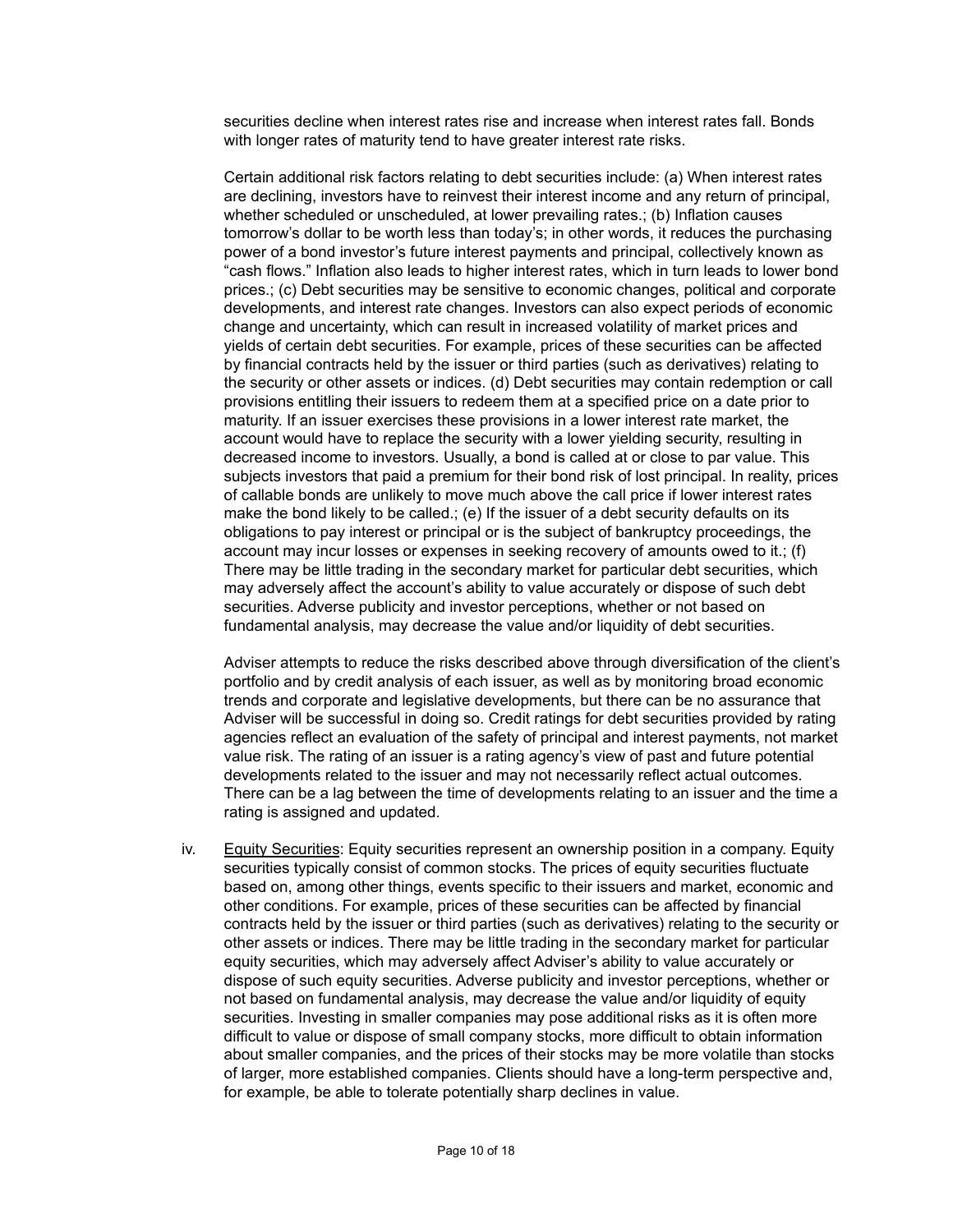- $v.$  ETFs: An ETF is a type of Investment Company (usually, an open-end fund or unit investment trust) whose primary objective is to achieve the same return as a particular market index. The vast majority of ETFs are designed to track an index, so their performance is close to that of an index mutual fund, but they are not exact duplicates. A tracking error, or the difference between the returns of a fund and the returns of the index, can arise due to differences in composition, management fees, expenses, and handling of dividends. ETFs benefit from continuous pricing; they can be bought and sold on a stock exchange throughout the trading day. Because ETFs trade like stocks, an investor can place orders just like with individual stocks - such as limit orders, good-until-cancelled orders, stop loss orders etc. They can also be sold short. Traditional mutual funds are bought and redeemed based on their net asset values ("NAV") at the end of the day. ETFs are bought and sold at the market prices on the exchanges, which resemble the underlying NAV but are independent of it. However, arbitrageurs will ensure that ETF prices are kept very close to the NAV of the underlying securities. Although an investor can buy as few as one share of an ETF, most buy in lots. Anything bought in less than a lot will increase the cost to the investor. Anyone can buy any ETF no matter where in the world it trades. This provides a benefit over mutual funds, which generally can only be bought in the country in which they are registered. One of the main features of ETFs are their low annual fees, especially when compared to traditional mutual funds. The passive nature of index investing, reduced marketing, and distribution and accounting expenses all contribute to the lower fees. However, individual investors must pay a brokerage commission to purchase and sell ETF shares; for those investors who trade frequently, this can significantly increase the cost of investing in ETFs. That said, with the advent of low-cost brokerage fees, small or frequent purchases of ETFs are becoming more cost efficient.
- vi. Mutual Funds: A mutual fund is a company that pools money from many investors and invests that money in a variety of differing security types based on the objectives of the fund. The portfolio of the fund consists of the combined holdings it owns. Each share represents an investor's proportionate ownership of the fund's holdings and the income those holdings generate. The price that investors pay for mutual fund shares are the fund's per share net asset value ("NAV") plus any shareholder fees that the fund imposes at the time of purchase (such as sales loads). Investors typically cannot ascertain the exact make-up of a fund's portfolio at any given time, nor can they directly influence which securities the fund manager buys and sells or the timing of those trades. With an individual stock, investors can obtain real-time (or close to real-time) pricing information with relative ease by checking financial websites or by calling a broker or your investment adviser. Investors can also monitor how a stock's price changes from hour to hour—or even second to second. By contrast, with a mutual fund, the price at which an investor purchases or redeems shares will typically depend on the fund's NAV, which is calculated daily after market close.
	- The benefits of investing through mutual funds include: (a) Mutual funds are professionally managed by an investment adviser who researches, selects, and monitors the performance of the securities purchased by the fund; (b) Mutual funds typically have the benefit of diversification, which is an investing strategy that generally sums up as "Don't put all your eggs in one basket." Spreading investments across a wide range of companies and industry sectors can help lower the risk if a company or sector fails. Some investors find it easier to achieve diversification through ownership of mutual funds rather than through ownership of individual stocks or bonds.; (c) Some mutual funds accommodate investors who do not have a lot of money to invest by setting relatively low dollar amounts for initial purchases, subsequent monthly purchases, or both.; and (d) At any time, mutual fund investors can readily redeem their shares at the current NAV, less any fees and charges assessed on redemption.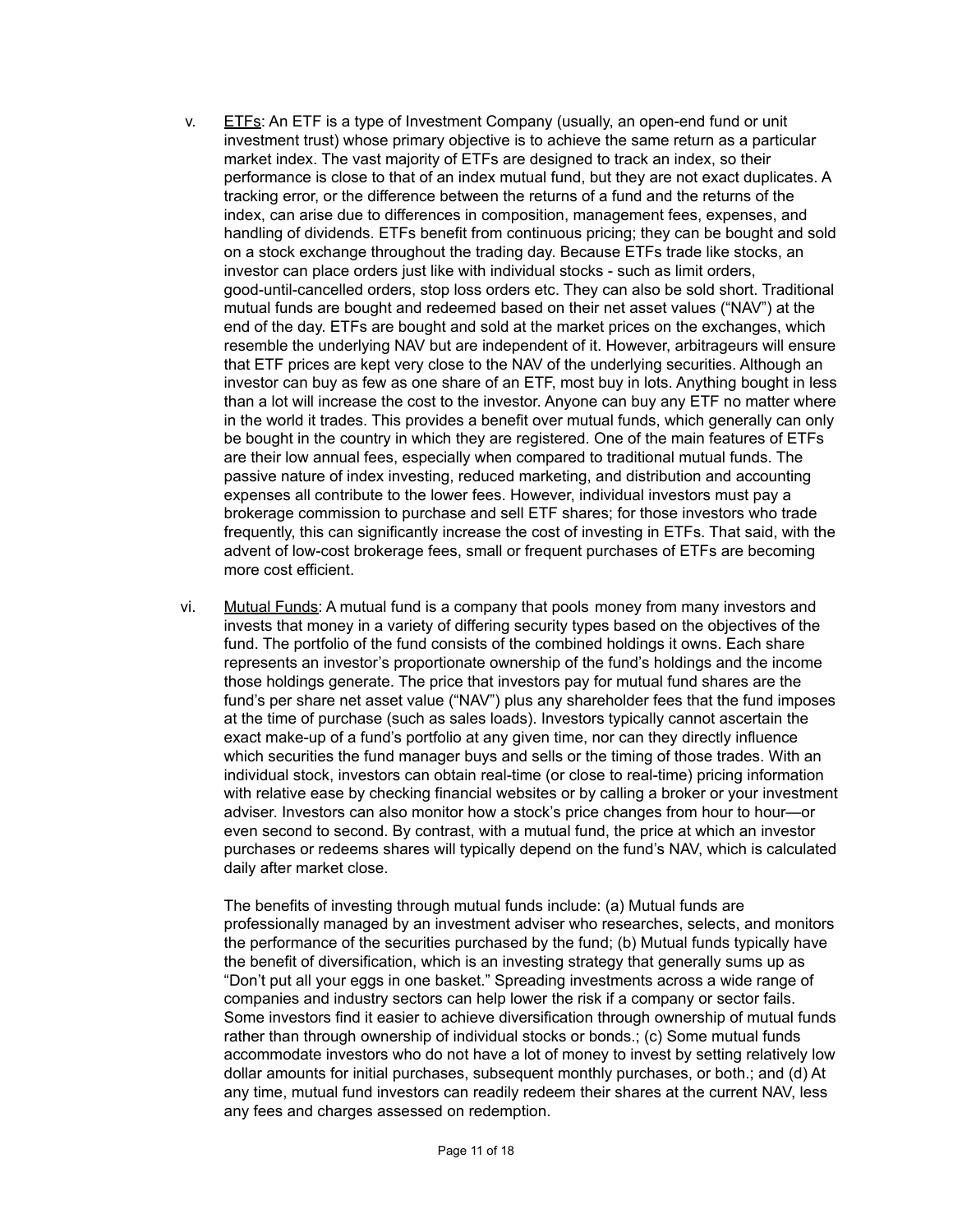Mutual funds also have features that some investors might view as disadvantages: (a) Investors must pay sales charges, annual fees, and other expenses regardless of how the fund performs. Depending on the timing of their investment, investors may also have to pay taxes on any capital gains distributions they receive. This includes instances where the fund performed poorly after purchasing shares.; (b) Investors typically cannot ascertain the exact make-up of a fund's portfolio at any given time, nor can they directly influence which securities the fund manager buys and sells or the timing of those trades.; and (c) With an individual stock, investors can obtain real-time (or close to real time) pricing information with relative ease by checking financial websites or by calling a broker or your investment adviser. Investors can also monitor how a stock's price changes from hour to hour—or even second to second. By contrast, with a mutual fund, the price at which an investor purchases or redeems shares will typically depend on the fund's NAV, which the fund might not calculate until many hours after the investor placed the order. In general, mutual funds must calculate their NAV at least once every business day, typically after the major U.S. exchanges close.

When investors buy and hold an individual stock or bond, the investor must pay income tax each year on the dividends or interest the investor receives. However, the investor will not have to pay any capital gains tax until the investor actually sells and makes a profit. Mutual funds, however, are different. When an investor buys and holds mutual fund shares, the investor will owe income tax on any ordinary dividends in the year the investor receives or reinvests them. Moreover, in addition to owing taxes on any personal capital gains when the investor sells shares, the investor may have to pay taxes each year on the fund's capital gains. That is because the law requires mutual funds to distribute capital gains to shareholders if they sell securities for a profit and cannot use losses to offset these gains.

- vii. Margin Transactions: If a client's account is set up for margin transactions, Adviser may buy on margin for such account. Buying on margin is essentially borrowing money from a broker/custodian to purchase the security. Because using borrowed money amplifies gains and losses, buying on margin can substantially increase the risk of a portfolio.
- D. Adviser does not have and will not accept authority to vote client securities. Clients will receive their proxies or other solicitations directly from their broker-dealer or a transfer agent, as applicable, and should direct any inquiries regarding such proxies or other solicitations directly to the sender.

Neither Adviser nor any of its supervised persons accepts performance-based fees (fees based on a share of capital gains or capital appreciation of the assets of a client).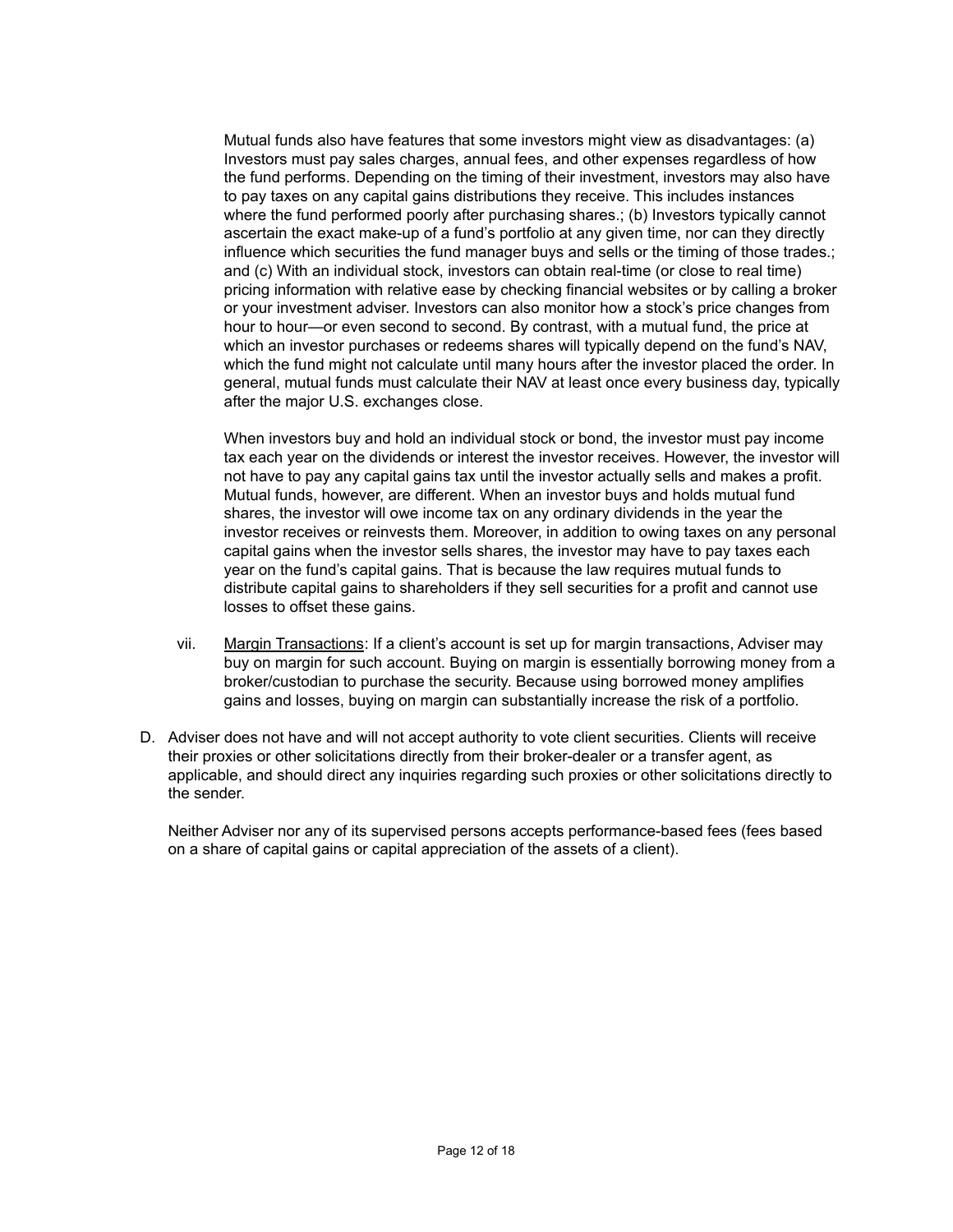### <span id="page-12-0"></span>Item 7: Client Information Provided to Portfolio Managers

Adviser collects applicable information related to a client's current financial condition, goals, risk tolerance, income, liquidity requirements, investment time horizon, and other information that is relevant to the management of clients' account(s) so that its IARs can deliver its comprehensive wealth management services. Such information is used to develop a client's personal investment policy or an investment plan with an asset allocation target and create and manage a portfolio based on that policy and allocation target.

Gary Blom and Michael Howell, IARs of Adviser, monitor comprehensive wealth management client accounts on an ongoing basis, and typically review such client accounts on a quarterly basis. Such reviews are designed to ensure that the client is still on track to achieve his or her financial goals, and that the investments remain appropriate given the client's risk tolerance, investment objectives, major life events, and other factors. Clients are encouraged to proactively reach out to Adviser to discuss any changes to their personal or financial situation.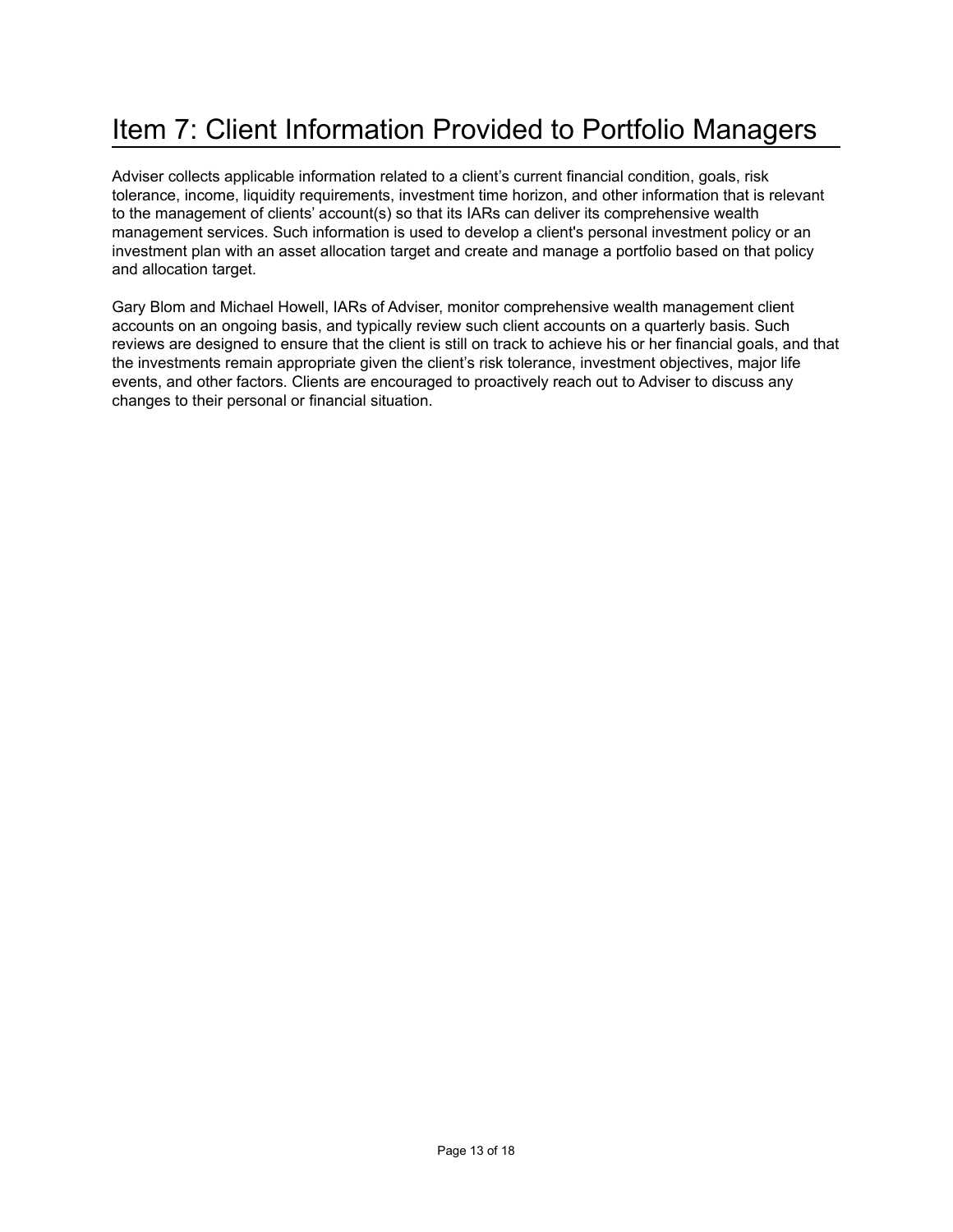### <span id="page-13-0"></span>Item 8: Client Contact with Portfolio Managers

There are no restrictions placed on clients' ability to contact and consult with Adviser or its IARs as their portfolio manager.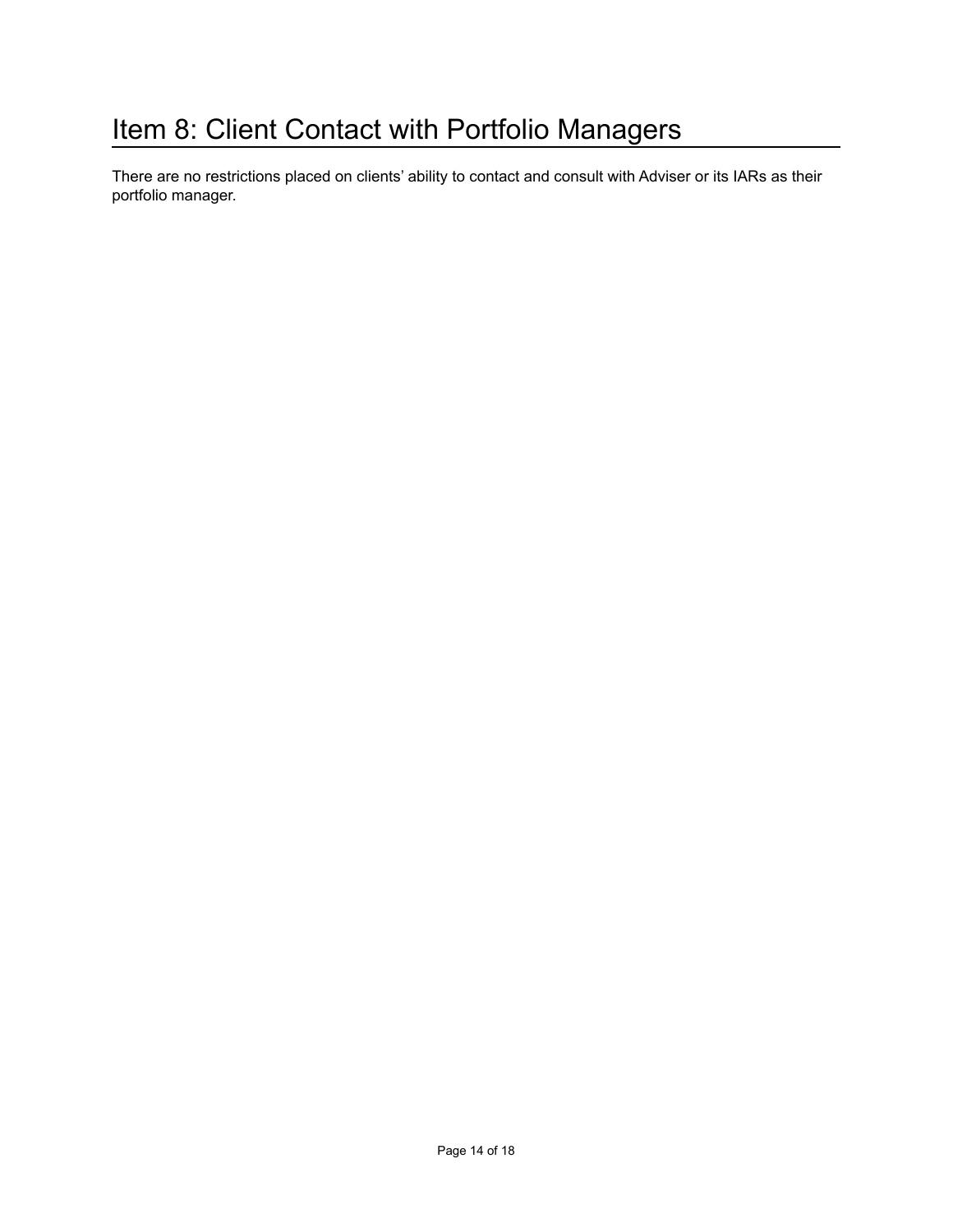#### <span id="page-14-0"></span>A. Disciplinary Information; Other Financial Industry Activities and Affiliations

There are no legal or disciplinary events that are material to a client's or prospective client's evaluation of Adviser's advisory business or the integrity of Adviser's management.

Neither Adviser nor any of its management persons are registered, or have an application pending to register, as a broker-dealer or a registered representative of a broker-dealer. Neither Adviser nor any of its management persons are registered, or have an application pending to register, as a futures commission merchant, commodity pool operator, a commodity trading advisor, or an associated person of the foregoing entities.

Neither Adviser nor any of its management persons have any business relationship or arrangement with any of the following related persons that is material to its advisory business or to clients:

- i. broker-dealer, municipal securities dealer, or government securities dealer or broker
- ii. investment company or other pooled investment vehicle (including a mutual fund, closed-end investment company, unit investment trust, private investment company or "hedge fund," and offshore fund)
- iii. other investment adviser or financial planner
- iv. futures commission merchant, commodity pool operator, or commodity trading advisor
- v. banking or thrift institution
- vi. accountant or accounting firm
- vii. lawyer or law firm
- viii. pension consultant
- ix. real estate broker or dealer
- x. sponsor or syndicator of limited partnerships

Both of Adviser's IARs are licensed insurance agents, and from time to time will earn an ordinary and customary commission from the sale of an insurance product in such capacity. This creates a conflict of interest, because such IARs have the potential to earn both an insurance commission and advisory fee revenue from a client. Adviser addresses this conflict of interest by fully disclosing this relationship with the applicable insurance provider, and informing clients that they are under no obligation to purchase an insurance product through any IAR.

Prior to selecting any Third-Party Adviser, Adviser will ensure that such Third-Party Adviser is properly registered or notice-filed.

#### B. Code of Ethics, Participation or Interest in Client Transactions and Personal Trading; Review of Accounts; Client Referrals and Other Compensation; Financial Information

Adviser has adopted a code of ethics that will be provided to any client or prospective client upon request. Adviser's code of ethics describes the standards of business conduct that Adviser requires of its supervised persons, which is reflective of Adviser's fiduciary obligations to act in the best interests of its clients. The code of ethics also includes sections related to compliance with securities laws, reporting of personal securities transactions and holdings, reporting of violations of the code of ethics to Adviser's Chief Compliance Officer, pre-approval of certain investments by access persons, and the distribution of the code of ethics and any amendments to all supervised persons followed by a written acknowledgement of their receipt.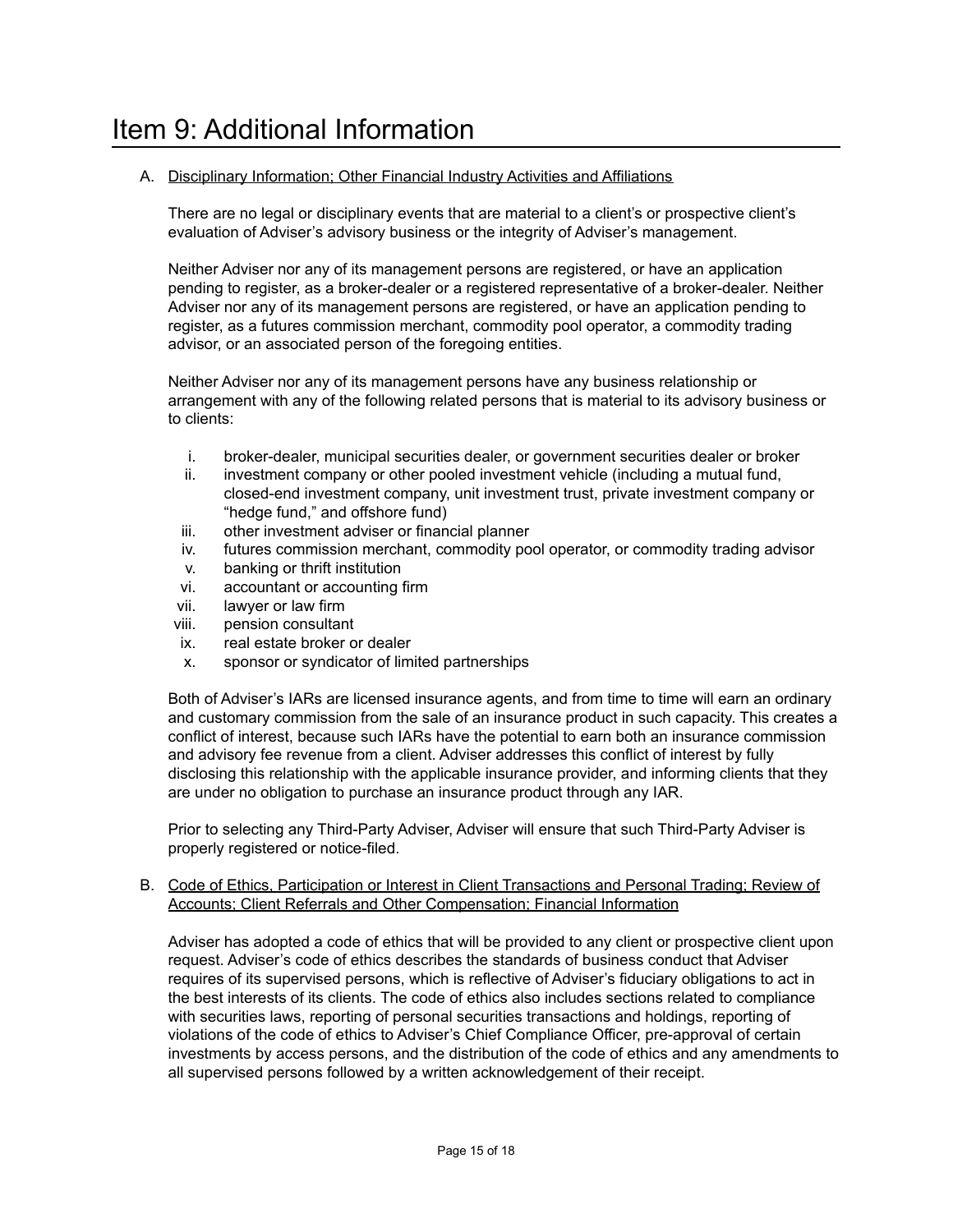Neither Adviser nor any of its related persons recommends to clients, or buys or sells for client accounts, securities in which Adviser or any of its related persons has a material financial interest.

From time to time, Adviser or its related persons will invest in the same securities (or related securities such as warrants, options or futures) that Adviser or a related person recommends to clients. This has the potential to create a conflict of interest because it affords Adviser or its related persons the opportunity to profit from the investment recommendations made to clients. Adviser's policies and procedures and code of ethics address this potential conflict of interest by prohibiting such trading by Adviser or its related persons if it would be to the detriment of any client and by monitoring for compliance through the reporting and review of personal securities transactions. In all instances Adviser will act in the best interests of its clients.

From time to time, Adviser or its related persons will buy or sell securities for client accounts at or about the same time that Adviser or a related person buys or sells the same securities for its own (or the related person's own) account. This has the potential to create a conflict of interest because it affords Adviser or its related persons the opportunity to trade either before or after the trade is made in client accounts, and profit as a result. Adviser's policies and procedures and code of ethics address this potential conflict of interest by prohibiting such trading by Adviser or its related persons if it would be to the detriment of any client and by monitoring for compliance through the reporting and review of personal securities transactions. In all instances Adviser will act in the best interests of its clients.

Gary Blom and Michael Howell, IARs of Adviser, monitor comprehensive wealth management client accounts on an ongoing basis, and typically review such client accounts on a quarterly basis. Such reviews are designed to ensure that the client is still on track to achieve his or her financial goals, and that the investments remain appropriate given the client's risk tolerance, investment objectives, major life events, and other factors. Clients are encouraged to proactively reach out to Adviser to discuss any changes to their personal or financial situation.

Financial planning clients do not receive reviews of their written plans unless they take action to schedule a financial consultation with Adviser. Adviser does not provide ongoing services to financial planning clients, but are willing to meet with such clients upon their request to discuss updates to their plans, changes in their circumstances, etc. Financial planning clients do not receive written or verbal updated reports regarding their financial plans unless they separately engage Adviser for a post-financial plan meeting or update to their initial written financial plan.

Other factors that may trigger a review include, but are not limited to, material developments in market conditions, material geopolitical events, and changes to a client's personal or financial situation (the birth of a child, preparing for a home purchase, plans to attend higher education, a job transition, impending retirement, death or disability among family members, etc.).

The custodial broker-dealer will send account statements and reports directly to clients no less frequently than quarterly. Such statements and reports will be mailed to clients at their address of record or delivered electronically, depending on the client's election. If agreed to by Adviser and client, Adviser or a third-party report provider will also send clients reports to assist them in understanding their account positions and performance, as well as the progress toward achieving financial goals.

Nobody other than clients provides an economic benefit to Adviser for providing investment advice or other advisory services to clients. However, the broker-dealer recommended for client accounts provides certain products and services that are intended to directly benefit Adviser, clients, or both. Neither Adviser nor a related person directly or indirectly compensates a person who is not Adviser's supervised person for client referrals.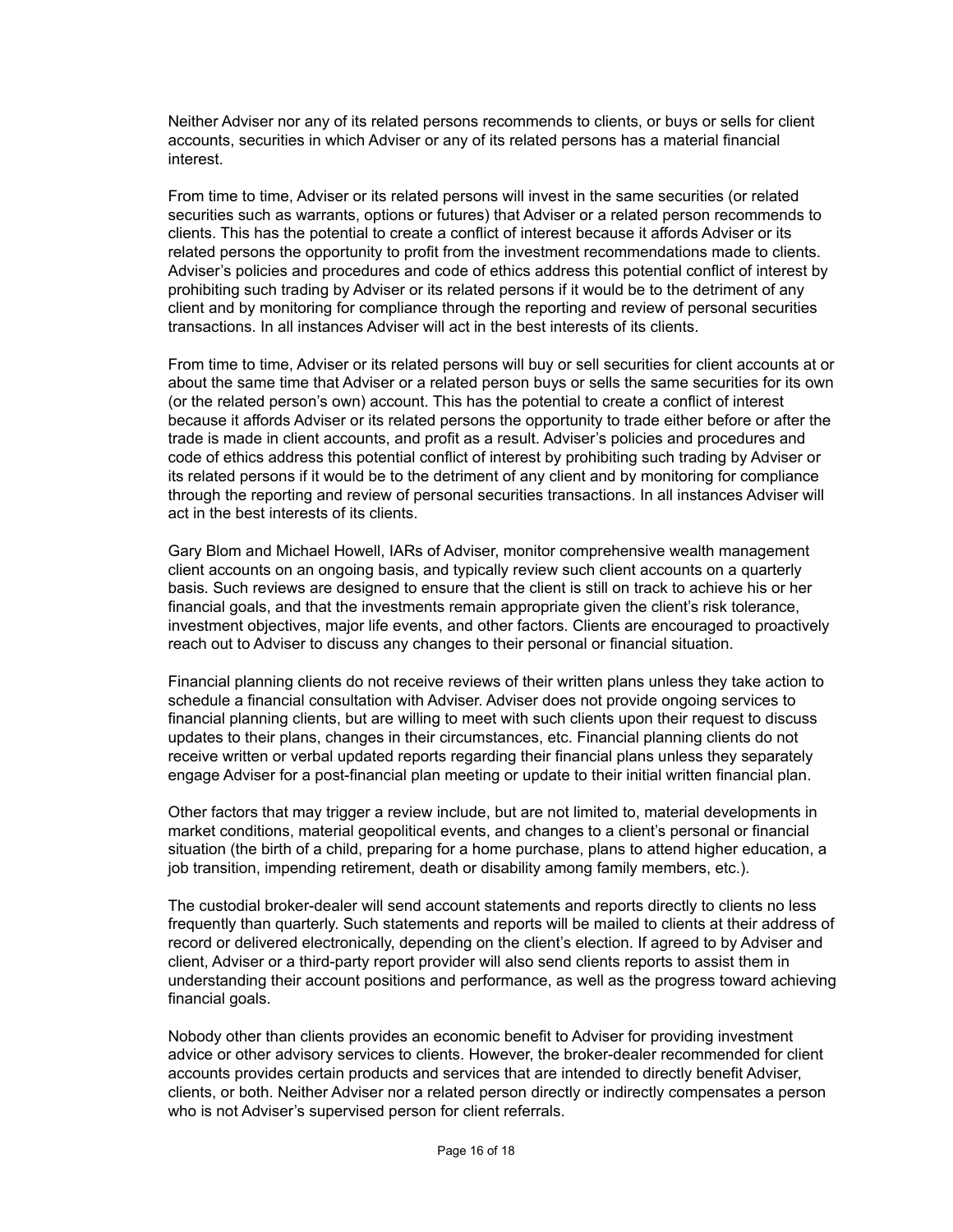Adviser does not require or solicit prepayment of more than \$500 in fees per client, six months or more in advance. Adviser does not have custody of client funds or securities, require or solicit prepayment of more than \$500 in fees per client, six months or more in advance. Adviser has no financial condition that is reasonably likely to impair its ability to meet contractual commitments to clients.

#### C. Brokerage Practices

Adviser considers several factors when recommending a custodial broker-dealer for client transactions and determining the reasonableness of such custodial broker-dealer's compensation. Such factors include the custodial broker-dealer's industry reputation and financial stability, service quality and responsiveness, execution price, speed and accuracy, reporting abilities, and general expertise. Assessing these factors as a whole allows Adviser to fulfill its duty to seek best execution for its clients' securities transactions. However, Adviser does not guarantee that the custodial broker-dealer recommended for client transactions will necessarily provide the best possible price, as price is not the sole factor considered when seeking best execution. After considering the factors above, Adviser recommends Charles Schwab & Co., Inc. ("Schwab") as the custodial broker-dealer for client accounts.

- i. Adviser does not receive research and other soft dollar benefits in connection with client securities transactions, which are known as "soft dollar benefits". However, Schwab provides certain products and services that are intended to directly benefit Adviser, clients, or both. Such products and services include (a) an online platform through which Adviser can monitor and review client accounts, (b) access to proprietary technology that allows for order entry, (c) duplicate statements for client accounts and confirmations for client transactions, (d) invitations to the custodial broker-dealer(s)' educational conferences, (e) practice management consulting, and (f) occasional business meals and entertainment. In connection with Adviser's initial registration, Schwab also offset the cost of certain third-party vendor services that Adviser would have otherwise had to incur in connection with registering as an investment adviser and the transfer of client accounts to Schwab. Adviser does not have to pay Schwab for the Platform so long as Adviser maintains client assets in accounts at Schwab as custodial broker-dealer. The receipt of these products, services, and benefits creates a conflict of interest to the extent it causes Adviser to recommend Schwab as opposed to a comparable broker-dealer. Adviser addresses this conflict of interest by fully disclosing it in this brochure, evaluating Schwab based on the value and quality of its services as realized by clients, and by periodically evaluating alternative broker-dealers to recommend.
- ii. Adviser does not consider, in selecting or recommending custodial broker-dealers, whether Adviser or a related person receives client referrals from a custodial broker-dealer or third-party.
- iii. Adviser does not routinely recommend, request, or require that a client direct Adviser to execute transactions through a specified custodial broker-dealer other than Schwab. Please note that clients wishing to utilize the Schwab Program must utilize Schwab as a custodial broker-dealer.

Adviser retains the ability to aggregate the purchase and sale of securities for clients' accounts with the goal of seeking more efficient execution and more consistent results across accounts. Aggregated trading instructions will not be placed if it would result in increased administrative and other costs, custodial burdens, or other disadvantages. If client trades are aggregated by Adviser, such aggregation will be done so as to not to disadvantage any client and to treat all clients as fairly and equally as possible.